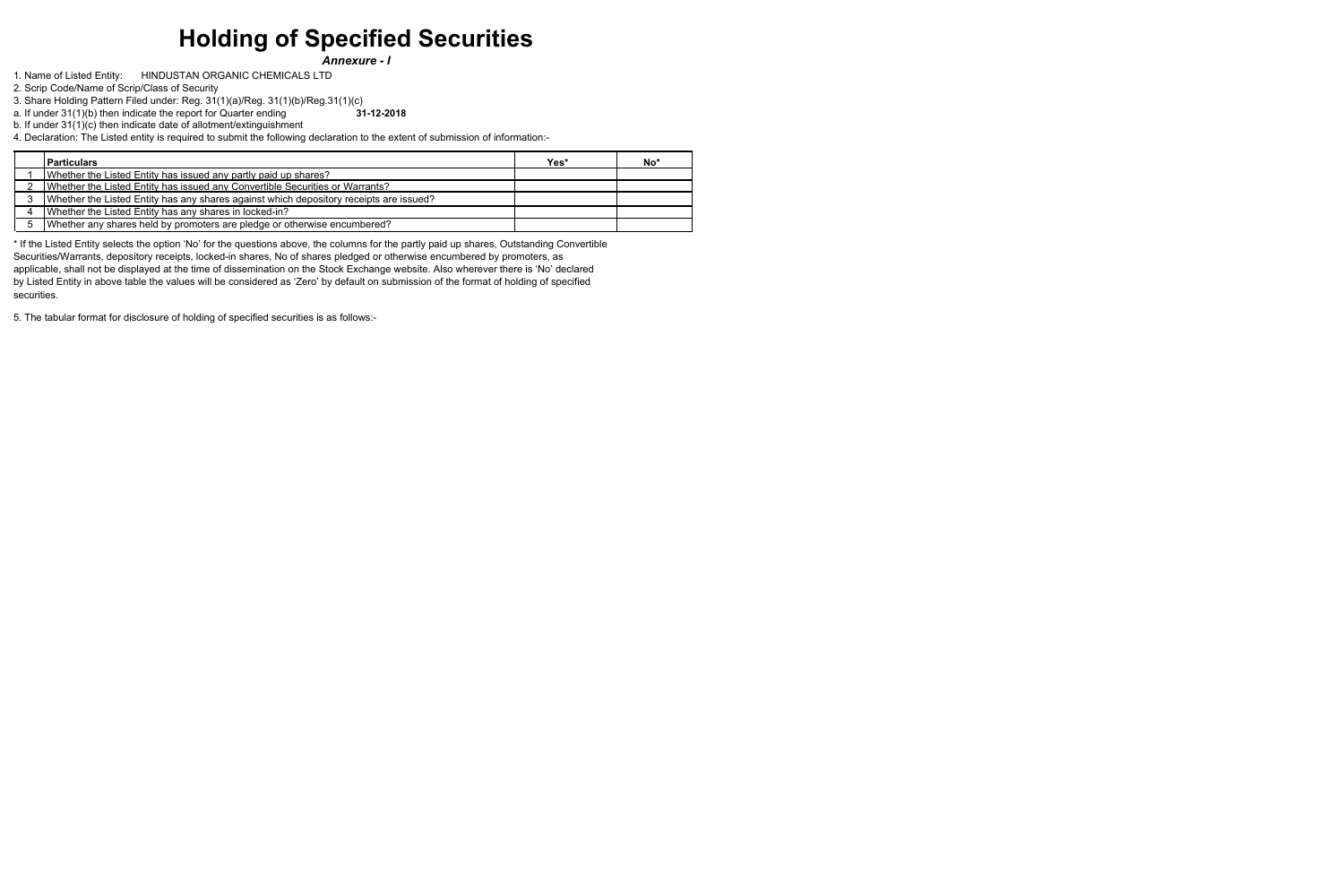# **Table I - SUMMARY STATEMENT HOLDING OF SPECIFIED SECURITIES**

| Cate<br>gory<br>(I) | <b>Category of</b><br>shareholder<br>(II)       | No.s of<br><b>Share</b><br>holders<br>(III) | No. of<br>fully<br>paid up<br>equity<br><b>Share</b><br>held<br>(IV) | <b>Shareholding</b><br><b>Number of Votting Rights</b><br>No.s of<br>No. of<br>Total nos.<br>as a % of<br>held in each class of<br><b>Partly</b><br>shares<br>shares<br>total<br>securities<br>held<br>paid-up<br>underlying<br>no. of shares<br>$(VII)=$<br>(IX)<br><b>Depository</b><br>equity<br>(calculated<br>$(IV)+(V)+(VI)$<br><b>Share</b><br>Receipts<br>as per<br><b>No of Voting</b><br>held<br>(VI)<br><b>SCRR, 1957)</b><br><b>Rights</b><br>(V)<br>(VIII) |              |          |                         |                               |                        | <b>Total</b><br>as a<br>$%$ of | No. of<br><b>Shares</b><br>Underlying<br>Outstating<br>convertible<br>securities<br><i>(including</i> | Shareholding,<br>as a % assuming<br>full conversion<br>of convertible<br>securities(as a %<br>of diluted share<br>capital)<br>$(XI) = (VII) + (X)$ |                         | <b>Number of</b><br>Locked in<br>shares<br>(XII)<br>As a % of<br>No. |                             |            |                             | <b>Number of</b><br><b>Shares</b><br>pledged or<br>otherwise<br>encumbered<br>(XIII)<br>As a % of | <b>Number of</b><br>equity<br>shares held<br>in<br>dematerialized<br>form<br>(XIV) |  |
|---------------------|-------------------------------------------------|---------------------------------------------|----------------------------------------------------------------------|-------------------------------------------------------------------------------------------------------------------------------------------------------------------------------------------------------------------------------------------------------------------------------------------------------------------------------------------------------------------------------------------------------------------------------------------------------------------------|--------------|----------|-------------------------|-------------------------------|------------------------|--------------------------------|-------------------------------------------------------------------------------------------------------|----------------------------------------------------------------------------------------------------------------------------------------------------|-------------------------|----------------------------------------------------------------------|-----------------------------|------------|-----------------------------|---------------------------------------------------------------------------------------------------|------------------------------------------------------------------------------------|--|
|                     |                                                 |                                             |                                                                      |                                                                                                                                                                                                                                                                                                                                                                                                                                                                         |              |          | As a % of<br>$(A+B+C2)$ | <b>Class</b><br><b>Equity</b> | Class<br><b>Others</b> | <b>Total</b>                   | $(A+B+C)$                                                                                             | <b>Warrants)</b><br>(X)                                                                                                                            | As a % of<br>$(A+B+C2)$ | (a)                                                                  | total<br>shares held<br>(b) | No.<br>(a) | total<br>shares held<br>(b) |                                                                                                   |                                                                                    |  |
| (A)                 | <b>Promoter &amp;</b><br><b>Promoter Group</b>  |                                             | 39481500                                                             | $\Omega$                                                                                                                                                                                                                                                                                                                                                                                                                                                                | $\Omega$     | 39481500 | 58.7758                 | 39481500                      |                        | 39481500                       | 58.7758                                                                                               | $\Omega$                                                                                                                                           | 58.7758                 | $\Omega$                                                             | 0.0000                      |            | 0.0000                      | 39481500                                                                                          |                                                                                    |  |
|                     | $(B)$ Public                                    | 49751                                       | 27691600                                                             | $\mathbf{0}$                                                                                                                                                                                                                                                                                                                                                                                                                                                            | $\Omega$     | 27691600 | 41.2242                 | 27691600                      |                        | 27691600 41.2242               |                                                                                                       | 0 I                                                                                                                                                | 41.2242                 | $\Omega$                                                             | 0.0000                      | <b>NA</b>  | <b>NA</b>                   | 25621165                                                                                          |                                                                                    |  |
| (C)                 | Non<br><b>Promoter-Non</b><br>Public            |                                             | $\Omega$                                                             | $\Omega$                                                                                                                                                                                                                                                                                                                                                                                                                                                                | $\mathbf{0}$ | $\Omega$ |                         |                               |                        |                                | 0.0000                                                                                                | 0                                                                                                                                                  | 0.0000                  | $\mathbf{0}$                                                         | 0.0000                      | <b>NA</b>  | <b>NAI</b>                  |                                                                                                   |                                                                                    |  |
|                     | (C1) Shares underlying<br>DRs                   | $\Omega$                                    |                                                                      | $\Omega$                                                                                                                                                                                                                                                                                                                                                                                                                                                                | $\Omega$     | $\Omega$ | <b>NA</b>               |                               |                        |                                | 0.0000                                                                                                | 0                                                                                                                                                  | 0.0000                  | $\Omega$                                                             | 0.0000                      | <b>NA</b>  | <b>NA</b>                   |                                                                                                   |                                                                                    |  |
|                     | $(C2)$ Shares held by<br><b>Employee Trusts</b> |                                             |                                                                      | $\Omega$                                                                                                                                                                                                                                                                                                                                                                                                                                                                | $\Omega$     | $\Omega$ |                         |                               |                        |                                | 0.0000                                                                                                | 0                                                                                                                                                  | 0.0000                  | $\Omega$                                                             | 0.0000                      | <b>NA</b>  | NA                          |                                                                                                   |                                                                                    |  |
|                     | Total                                           | 49752                                       | 67173100                                                             |                                                                                                                                                                                                                                                                                                                                                                                                                                                                         |              | 67173100 |                         | 67173100                      | $\Omega$               | 67173100 100.0000              |                                                                                                       | $\overline{0}$                                                                                                                                     | 100.0000                | $\Omega$                                                             | 0.0000                      |            |                             | 65102665                                                                                          |                                                                                    |  |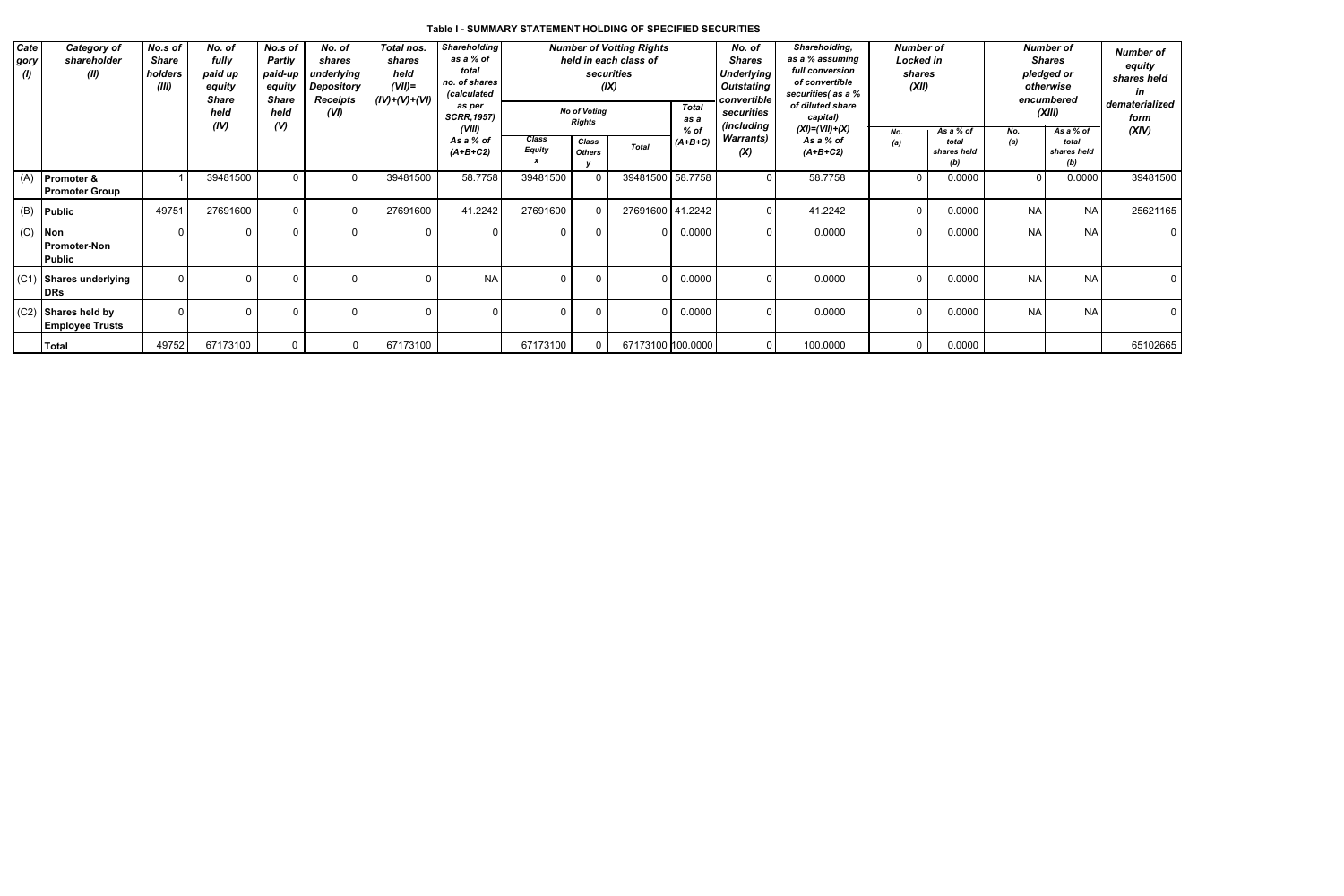# *Table II - STATEMENT SHOWING SHAREHOLDING PATTERN OF THE PROMOTER AND PROMOTER GROUP*

|                         | Category & Name of     | <b>PAN</b>  | No of        | No of         | <b>Partly</b> | No. of            | Total nos.  | <b>Shareholding</b> | <b>Number of Voting Rights</b><br>held in each class of |                |                         |                         | No. of<br>Shareholding,<br>as a %<br><b>Shares</b> |                      | <b>Number of</b> |                  | <b>Number of</b> |                      | <b>Number of</b> |
|-------------------------|------------------------|-------------|--------------|---------------|---------------|-------------------|-------------|---------------------|---------------------------------------------------------|----------------|-------------------------|-------------------------|----------------------------------------------------|----------------------|------------------|------------------|------------------|----------------------|------------------|
|                         | the                    | (II)        | <b>Share</b> | fully         | paid-up       | shares            | shares      | % calculated        |                                                         |                |                         |                         |                                                    |                      |                  | <b>Locked in</b> | <b>Shares</b>    |                      | equity           |
|                         | shareholders           |             | holders      | paid up       | equity        | underlying        | held        | as per              |                                                         |                | securities              |                         | <b>Underlying</b>                                  | assuming             |                  | shares           | pledged or       |                      | shares held      |
|                         | $\langle I \rangle$    |             | (III)        | equity        | <b>Share</b>  | <b>Depository</b> | $(VII)=$    | <b>SCRR, 1957</b>   |                                                         |                | (IX)                    |                         | <b>Outstating</b>                                  | full                 |                  | (XII)            | otherwise        |                      | in               |
|                         |                        |             |              | <b>Shares</b> | held          | <b>Receipts</b>   | $(IV)+(V)+$ | As a % of           |                                                         |                |                         |                         | convertible                                        | conversion           |                  |                  | encumbered       |                      | dematerialized   |
|                         |                        |             |              | held          | (V)           | (VI)              | (VI)        | $(A+B+C2)$          | <b>No of Voting</b>                                     |                |                         | Total as a              | securities                                         | of convertible       |                  |                  | (XIII)           |                      | form             |
|                         |                        |             |              | (IV)          |               |                   |             | (VIII)              | <b>Rights</b>                                           |                |                         | % of Total              | (including                                         | securities(as        |                  |                  |                  |                      | (XIV)            |
|                         |                        |             |              |               |               |                   |             |                     | Class                                                   | Class          | <b>Total</b>            | <b>Voting</b><br>rights | <b>Warrants)</b>                                   | a %                  | No.              | As a % of        | No.              | As a % of            |                  |
|                         |                        |             |              |               |               |                   |             |                     | <b>Equity</b>                                           | <b>Others</b>  |                         |                         | (X)                                                | of diluted           | (a)              | total<br>shares  | (a)              | total<br>shares held |                  |
|                         |                        |             |              |               |               |                   |             |                     | $\boldsymbol{x}$                                        | y              |                         |                         |                                                    | share                |                  | held             |                  | (b)                  |                  |
|                         |                        |             |              |               |               |                   |             |                     |                                                         |                |                         |                         |                                                    | capital)             |                  | (b)              |                  |                      |                  |
|                         |                        |             |              |               |               |                   |             |                     |                                                         |                |                         |                         |                                                    | $(XI) = (VII) + (X)$ |                  |                  |                  |                      |                  |
|                         |                        |             |              |               |               |                   |             |                     |                                                         |                |                         |                         |                                                    | As a % of            |                  |                  |                  |                      |                  |
|                         |                        |             |              |               |               |                   |             |                     |                                                         |                |                         |                         |                                                    | $(A+B+C2)$           |                  |                  |                  |                      |                  |
|                         | Indian                 |             |              |               |               |                   |             |                     |                                                         |                |                         |                         |                                                    |                      |                  |                  |                  |                      |                  |
| (a)                     | Individuals/Hindu      |             |              |               |               |                   |             |                     |                                                         |                |                         |                         |                                                    |                      |                  |                  |                  |                      |                  |
|                         | undivided Family       |             |              |               |               |                   |             |                     |                                                         |                |                         |                         |                                                    |                      |                  |                  |                  |                      |                  |
|                         |                        |             |              |               | $\Omega$      |                   |             |                     |                                                         |                |                         |                         | $\Omega$                                           |                      |                  |                  | $\Omega$         |                      |                  |
|                         | PRESIDENT OF           | ----------- |              | 39481500      |               |                   | 39481500    | 58.7758             | 39481500                                                | $\mathbf{0}$   | 39481500                | 58.7758                 |                                                    | 58.7758              | $\overline{0}$   | 0.0000           |                  | 0.0000               | 39481500         |
|                         | <b>INDIA PRESIDENT</b> |             |              |               |               |                   |             |                     |                                                         |                |                         |                         |                                                    |                      |                  |                  |                  |                      |                  |
|                         | OF INDIA               |             |              |               |               |                   |             |                     |                                                         |                |                         |                         |                                                    |                      |                  |                  |                  |                      |                  |
|                         | Total                  |             |              | 39481500      | $\Omega$      |                   | 39481500    | 58.7758             | 39481500                                                |                | 39481500                | 58.7758                 | $\mathbf{0}$                                       | 58.7758              | $\mathbf{0}$     | 0.0000           | $\mathbf{0}$     | 0.0000               | 39481500         |
| (b)                     | <b>Central</b>         |             |              |               |               |                   |             |                     |                                                         |                |                         |                         |                                                    |                      |                  |                  |                  |                      |                  |
|                         | Government/State       |             |              |               |               |                   |             |                     |                                                         |                |                         |                         |                                                    |                      |                  |                  |                  |                      |                  |
|                         | Government(s)          |             |              |               |               |                   |             |                     |                                                         |                |                         |                         |                                                    |                      |                  |                  |                  |                      |                  |
|                         |                        |             |              | $\Omega$      | $\Omega$      |                   | 0           | 0.0000              | $\overline{0}$                                          | $\overline{0}$ | $\overline{0}$          | 0.0000                  | $\mathbf 0$                                        | 0.0000               | $\overline{0}$   | 0.0000           | $\overline{0}$   | 0.0000               | $\overline{0}$   |
|                         | Total                  |             |              |               |               |                   |             | 0.0000              | $\Omega$                                                | $\mathbf 0$    | - 0                     | 0.0000                  | $\Omega$                                           | 0.0000               | $\mathbf 0$      | 0.0000           | $\mathbf{0}$     | 0.0000               | $\mathbf 0$      |
|                         |                        |             |              |               |               |                   |             |                     |                                                         |                |                         |                         |                                                    |                      |                  |                  |                  |                      |                  |
| (c)                     | Financial              |             |              |               |               |                   |             |                     |                                                         |                |                         |                         |                                                    |                      |                  |                  |                  |                      |                  |
|                         | Institutions/Banks     |             |              |               |               |                   |             |                     |                                                         |                |                         |                         |                                                    |                      |                  |                  |                  |                      |                  |
|                         |                        |             |              |               | $\Omega$      |                   | 0I          | 0.0000              | $\overline{0}$                                          | $\overline{0}$ | $\overline{\mathbf{0}}$ | 0.0000                  | $\overline{0}$                                     | 0.0000               | $\overline{0}$   | 0.0000           | $\mathsf{O}$     | 0.0000               | $\overline{0}$   |
|                         | Total                  |             |              |               |               |                   |             | 0.0000              | $\mathbf{0}$                                            | $\mathbf 0$    | 0                       | 0.0000                  | $\mathbf 0$                                        | 0.0000               | $\mathbf 0$      | 0.0000           | $\mathbf 0$      | 0.0000               | $\mathbf{0}$     |
|                         | Sub-Total (A)(1)       |             |              | 39481500      |               |                   | 39481500    | 58.7758             | 39481500                                                | $\mathbf{0}$   | 39481500                | 58.7758                 | $\Omega$                                           | 58.7758              | $\mathbf{0}$     | 0.0000           | $\mathbf{r}$     | 0.0000               | 39481500         |
|                         |                        |             |              |               |               |                   |             |                     |                                                         |                |                         |                         |                                                    |                      |                  |                  |                  |                      |                  |
|                         |                        |             |              |               |               |                   |             |                     |                                                         |                |                         |                         |                                                    |                      |                  |                  |                  |                      |                  |
| $\overline{\mathbf{2}}$ | Foreign                |             |              |               |               |                   |             |                     |                                                         |                |                         |                         |                                                    |                      |                  |                  |                  |                      |                  |
|                         |                        |             |              |               |               |                   |             |                     |                                                         |                |                         |                         |                                                    |                      |                  |                  |                  |                      |                  |
| (a)                     | Individuals(Non-Resi   |             |              |               |               |                   |             |                     |                                                         |                |                         |                         |                                                    |                      |                  |                  |                  |                      |                  |
|                         | dent                   |             |              |               |               |                   |             |                     |                                                         |                |                         |                         |                                                    |                      |                  |                  |                  |                      |                  |
|                         | Individuals/Foreign    |             |              |               |               |                   |             |                     |                                                         |                |                         |                         |                                                    |                      |                  |                  |                  |                      |                  |
|                         | Individuals)           |             |              |               |               |                   |             |                     |                                                         |                |                         |                         |                                                    |                      |                  |                  |                  |                      |                  |
|                         |                        |             | $\Omega$     | $\Omega$      | $\Omega$      |                   | 0           | 0.0000              | $\mathsf 0$                                             | $\mathbf 0$    | $\overline{0}$          | 0.0000                  | $\mathsf 0$                                        | 0.0000               | $\mathbf 0$      | 0.0000           | $\mathbf 0$      | 0.0000               | $\overline{0}$   |
|                         | Total                  |             | $\Omega$     | $\Omega$      |               | $\Omega$          | 0 I         | 0.0000              | $\mathbf{0}$                                            | $\mathbf 0$    | $\mathbf 0$             | 0.0000                  | $\mathbf 0$                                        | 0.0000               | $\mathbf 0$      | 0.0000           | $\mathbf{0}$     | 0.0000               | $\mathbf{0}$     |
| (b)                     | Government             |             |              |               |               |                   |             |                     |                                                         |                |                         |                         |                                                    |                      |                  |                  |                  |                      |                  |
|                         |                        |             | <sup>n</sup> | $\Omega$      | ∩             |                   | 0 l         | 0.0000              | $\mathbf 0$                                             | $\overline{0}$ | $\overline{0}$          | 0.0000                  | $\mathbf 0$                                        | 0.0000               | $\overline{0}$   | 0.0000           | $\mathsf{O}$     | 0.0000               | $\overline{0}$   |
|                         |                        |             |              |               |               |                   |             |                     |                                                         |                |                         |                         |                                                    |                      |                  |                  |                  |                      |                  |
|                         | Total                  |             | 0            | n             |               |                   | Οl          | 0.0000              | $\mathbf{0}$                                            | $\mathbf 0$    | $\mathbf 0$             | 0.0000                  | 0                                                  | 0.0000               | $\mathbf 0$      | 0.0000           | $\mathbf 0$      | 0.0000               | $\mathbf 0$      |
| (c)                     | Institutions           |             |              |               |               |                   |             |                     |                                                         |                |                         |                         |                                                    |                      |                  |                  |                  |                      |                  |
|                         |                        |             |              | $\Omega$      | n             |                   | 0I          | 0.0000              | $\mathbf 0$                                             | $\mathbf 0$    | $\overline{\mathbf{0}}$ | 0.0000                  | $\mathbf{0}$                                       | 0.0000               | $\mathbf 0$      | 0.0000           | $\mathbf 0$      | 0.0000               | $\overline{0}$   |
|                         | Total                  |             | $\Omega$     |               | ∩             |                   | Οl          | 0.0000              | $\mathbf 0$                                             | $\mathbf 0$    | $\mathbf 0$             | 0.0000                  | 0                                                  | 0.0000               | $\mathbf 0$      | 0.0000           | $\mathbf 0$      | 0.0000               | $\mathbf{0}$     |
|                         |                        |             |              |               |               |                   |             |                     |                                                         |                |                         |                         |                                                    |                      |                  |                  |                  |                      |                  |
| (d)                     | Foreign Portfolio      |             |              |               |               |                   |             |                     |                                                         |                |                         |                         |                                                    |                      |                  |                  |                  |                      |                  |
|                         | Investor               |             |              |               |               |                   |             |                     |                                                         |                |                         |                         |                                                    |                      |                  |                  |                  |                      |                  |
|                         |                        |             | $\Omega$     | $\mathbf{0}$  | $\mathbf 0$   | $\Omega$          | 0           | 0.0000              | $\mathbf 0$                                             | $\overline{0}$ | $\overline{0}$          | 0.0000                  | $\overline{0}$                                     | 0.0000               | $\overline{0}$   | 0.0000           | $\mathsf{O}$     | 0.0000               | $\overline{0}$   |
|                         | Total                  |             | 0 l          | $\Omega$      |               | $\Omega$          | 0           | 0.0000              | $\mathbf 0$                                             | $\mathbf 0$    | $\mathbf 0$             | 0.0000                  | $\mathbf 0$                                        | 0.0000               | $\mathbf{0}$     | 0.0000           | $\mathbf 0$      | 0.0000               | $\mathbf{0}$     |
|                         | Sub-Total (A)(2)       |             |              |               |               |                   | οI          | 0.0000              | $\mathbf{0}$                                            | $\mathbf 0$    | $\mathbf 0$             | 0.0000                  | 0                                                  | 0.0000               | $\mathbf{0}$     | 0.0000           | $\Omega$         | 0.0000               | $\mathbf{0}$     |
|                         |                        |             |              |               |               |                   |             |                     |                                                         |                |                         |                         |                                                    |                      |                  |                  |                  |                      |                  |
|                         |                        |             |              |               |               |                   |             |                     |                                                         |                |                         |                         |                                                    |                      |                  |                  |                  |                      |                  |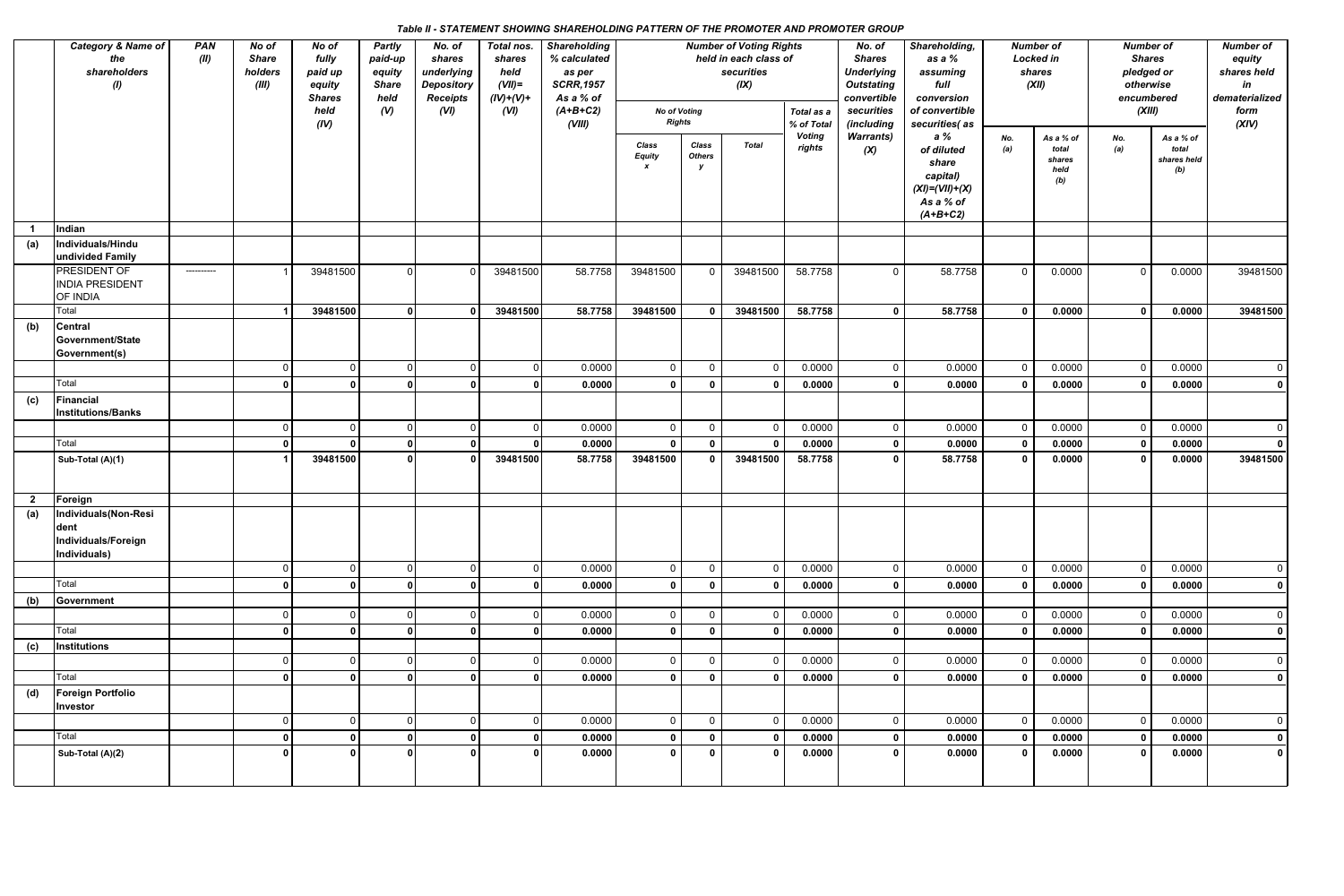| <b>Category &amp; Name of</b>                                                       | <b>PAN</b> | No of   | No of         | <b>Partly</b> | No. of          | Total nos.  | <b>Shareholding</b> | <b>Number of Voting Rights</b> |                        |              |                         | No. of                   | Shareholding,                                                                             |            | <b>Number of</b>                            | Number of                  |                          | <b>Number of</b> |
|-------------------------------------------------------------------------------------|------------|---------|---------------|---------------|-----------------|-------------|---------------------|--------------------------------|------------------------|--------------|-------------------------|--------------------------|-------------------------------------------------------------------------------------------|------------|---------------------------------------------|----------------------------|--------------------------|------------------|
| the                                                                                 | (II)       | Share   | fully         | paid-up       | shares          | shares      | % calculated        | held in each class of          |                        |              |                         | <b>Shares</b>            | as a %                                                                                    | Locked in  |                                             | <b>Shares</b>              |                          | equity           |
| shareholders                                                                        |            | holders | paid up       | equity        | underlying      | held        | as per              | securities                     |                        |              |                         | <b>Underlying</b>        | assuming                                                                                  |            | shares                                      |                            | pledged or               | shares held      |
| $\omega$                                                                            |            | (III)   | equity        | <b>Share</b>  | Depository      | $(VII)=$    | <b>SCRR, 1957</b>   | (IX)                           |                        |              |                         | Outstating               | full                                                                                      | (XII)      |                                             | otherwise                  |                          | in               |
|                                                                                     |            |         | <b>Shares</b> | held          | <b>Receipts</b> | $(IV)+(V)+$ | As a % of           |                                | convertible            |              |                         |                          | conversion                                                                                |            |                                             | encumbered                 |                          | dematerialized   |
|                                                                                     |            |         | held          | (V)           | (VI)            | (VI)        | $(A+B+C2)$          | <b>No of Voting</b>            |                        |              | Total as a              | securities               | of convertible                                                                            |            |                                             | (XIII)                     |                          | form             |
|                                                                                     |            |         | (IV)          |               |                 |             | (VIII)              | Rights                         |                        |              | % of Total              | <i>(including</i>        | securities(as                                                                             |            |                                             |                            |                          | (XIV)            |
|                                                                                     |            |         |               |               |                 |             |                     | <b>Class</b><br><b>Equity</b>  | Class<br><b>Others</b> | <b>Total</b> | <b>Voting</b><br>rights | <b>Warrants</b> )<br>(X) | a %<br>of diluted<br>share<br>capital)<br>$(XI) = (VII) + (X)$<br>As a % of<br>$(A+B+C2)$ | No.<br>(a) | As a % of<br>total<br>shares<br>held<br>(b) | No.<br>(a)<br>total<br>(b) | As a % of<br>shares held |                  |
| Total Shareholding of<br><b>Promoter and Promoter</b><br> Group (A) = (A)(1)+(A)(2) |            |         | 39481500      |               |                 | 39481500    | 58.7758             | 39481500                       |                        | 39481500     | 58.7758                 |                          | 58.7758                                                                                   |            | 0.0000                                      | $\mathbf{0}$               | 0.0000                   | 39481500         |

**Details of Shares which remain unclaimed may be given here along with details such as number of shareholders, outstanding shares held in demat/unclaimed suspense account, voting rights which are frozen etc. Note:**

**(1) PAN would not be displayed on website of Stock Exchange(s).**

**(2) The term "Encumbrance" has the same meaning as assigned under regulation 28(3) of SEBI (Substantial Acquisition of Shares and Takeovers) Regulations, 2011.**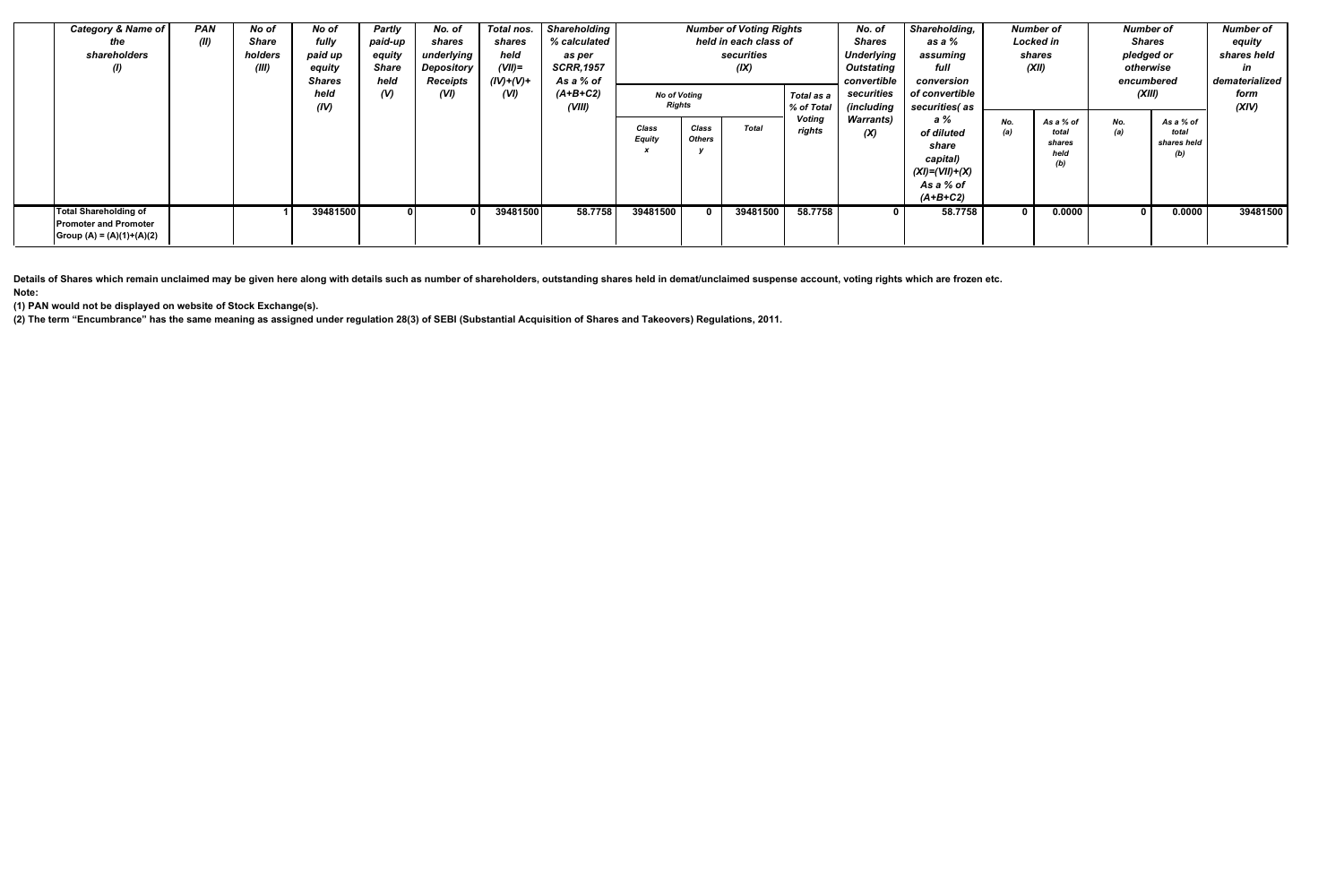# *Table III - STATEMENT SHOWING SHAREHOLDING PATTERN OF THE PUBLIC SHAREHOLDER*

|     | Category & Name of<br><b>PAN</b><br>No.s of<br>(II)<br><b>Share</b><br>the<br>shareholders<br>holders<br>(1)              |  |              | No. of<br>fully<br>paid up<br>equity<br><b>Share</b><br>held | Partly<br>paid-up<br>equity<br><b>Share</b><br>held<br>(V) | No.s of<br>shares<br>underlying<br><b>Depository</b><br><b>Receipts</b><br>(VI) | Total nos.<br>shares<br>held<br>$(VII)=$<br>$(IV)+(V)+$<br>(VI) | <b>Shareholding</b><br>% calculated<br>as per<br><b>SCRR, 1957)</b><br>As a % of<br>$(A+B+C2)$ |                                            | <b>No of Voting</b><br><b>Rights</b> | <b>Number of Voting Rights</b><br>held in each class of<br>securities<br>(IX) | <b>Total</b><br>as a                                     | No. of<br><b>Shares</b><br><b>Underlying</b><br><b>Outstating</b><br>convertible<br>securities | <b>Total</b><br>Shareholding,<br>as a %<br>assuming<br>full conversion<br>of convertible                            | <b>Number of</b><br><b>Locked in shares</b><br>(XII) |                                             |                                       | <b>Number of</b><br><b>Shares</b><br>pledged or<br>otherwise<br>encumbered<br>(XIII) | <b>Number of</b><br>equity<br>shares<br>held<br>in<br>dematerial |
|-----|---------------------------------------------------------------------------------------------------------------------------|--|--------------|--------------------------------------------------------------|------------------------------------------------------------|---------------------------------------------------------------------------------|-----------------------------------------------------------------|------------------------------------------------------------------------------------------------|--------------------------------------------|--------------------------------------|-------------------------------------------------------------------------------|----------------------------------------------------------|------------------------------------------------------------------------------------------------|---------------------------------------------------------------------------------------------------------------------|------------------------------------------------------|---------------------------------------------|---------------------------------------|--------------------------------------------------------------------------------------|------------------------------------------------------------------|
|     |                                                                                                                           |  |              | (IV)                                                         |                                                            |                                                                                 |                                                                 | (VIII)                                                                                         | <b>Class</b><br>Equity<br>$\boldsymbol{x}$ | <b>Class</b><br><b>Others</b>        | <b>Total</b>                                                                  | $%$ of<br><b>Total</b><br><b>Voting</b><br><b>Rights</b> | (including<br><b>Warrants</b> )<br>(X)                                                         | securities(as a<br>percentage<br>of diluted<br>share<br>capital)<br>$(XI) = (VII) + (X)$<br>As a % of<br>$(A+B+C2)$ | No.<br>(a)                                           | As a % of<br>total<br>shares<br>held<br>(b) | No.<br>(Not<br>applicabl<br>e)<br>(a) | As a % of<br>total<br>shares<br>held<br>(b)                                          | ized<br>form<br>(XIV)                                            |
|     | Institutions                                                                                                              |  |              |                                                              |                                                            |                                                                                 |                                                                 |                                                                                                |                                            |                                      |                                                                               |                                                          |                                                                                                |                                                                                                                     |                                                      |                                             |                                       |                                                                                      |                                                                  |
| (a) | <b>Mutual Funds</b>                                                                                                       |  | $\Omega$     | $\mathbf{0}$                                                 | $\Omega$                                                   | $\Omega$                                                                        |                                                                 | 0.0000                                                                                         | $\Omega$                                   |                                      | 0                                                                             | 0.0000                                                   | 0                                                                                              | 0.0000                                                                                                              | $\mathbf 0$                                          | 0.0000                                      | <b>NA</b>                             | NA                                                                                   | $\mathbf{0}$                                                     |
| (b) | <b>Venture Capital</b><br>Funds                                                                                           |  |              |                                                              |                                                            |                                                                                 |                                                                 | 0.0000                                                                                         |                                            |                                      | - 0                                                                           | 0.0000                                                   | $\mathbf{0}$                                                                                   | 0.0000                                                                                                              | $\mathbf 0$                                          | 0.0000                                      | <b>NA</b>                             | <b>NA</b>                                                                            |                                                                  |
| (c) | Alternate<br><b>Investment Funds</b>                                                                                      |  | 0            | $\Omega$                                                     | <sup>0</sup>                                               | $\Omega$                                                                        |                                                                 | 0.0000                                                                                         | - 0                                        |                                      | $\mathbf{0}$                                                                  | 0.0000                                                   | $\mathbf{0}$                                                                                   | 0.0000                                                                                                              | $\mathbf{0}$                                         | 0.0000                                      | <b>NA</b>                             | <b>NA</b>                                                                            | $\Omega$                                                         |
|     | (d)   Foreign Venture<br>Capital Investors                                                                                |  | $\mathbf{0}$ | $\Omega$                                                     | <sup>0</sup>                                               | $\Omega$                                                                        | O                                                               | 0.0000                                                                                         | 0                                          | $\Omega$                             | $\mathbf 0$                                                                   | 0.0000                                                   | $\mathbf 0$                                                                                    | 0.0000                                                                                                              | $\mathbf{0}$                                         | 0.0000                                      | <b>NA</b>                             | <b>NA</b>                                                                            |                                                                  |
| (e) | <b>Foreign Portfolio</b><br>Investors                                                                                     |  | n            | <sup>n</sup>                                                 | n                                                          |                                                                                 | <sup>n</sup>                                                    | 0.0000                                                                                         | - 0                                        |                                      | - 0                                                                           | 0.0000                                                   | $\mathbf{0}$                                                                                   | 0.0000                                                                                                              | $\mathbf{0}$                                         | 0.0000                                      | <b>NA</b>                             | <b>NA</b>                                                                            | $\mathbf{0}$                                                     |
| (f) | Financial<br><b>Institution/Banks</b>                                                                                     |  | 18           | 12500                                                        | 0                                                          | 0                                                                               | 12500                                                           | 0.0186                                                                                         | 12500                                      |                                      | 12500                                                                         | 0.0186                                                   | $\mathbf{0}$                                                                                   | 0.0186                                                                                                              | $\mathbf 0$                                          | 0.0000                                      | NA                                    | NA                                                                                   | 1100                                                             |
| (g) | <b>Insurance</b><br><b>Companies</b>                                                                                      |  | 0            | 0                                                            | <sup>0</sup>                                               | ŋ                                                                               | O                                                               | 0.0000                                                                                         | $\mathbf{0}$                               |                                      | 0                                                                             | 0.0000                                                   | $\mathbf 0$                                                                                    | 0.0000                                                                                                              | $\mathbf{0}$                                         | 0.0000                                      | NA                                    | <b>NA</b>                                                                            | $\mathbf{0}$                                                     |
|     | (h) Provident Funds/<br><b>Pension Funds</b>                                                                              |  | $\Omega$     | <sup>0</sup>                                                 | <sup>0</sup>                                               | O                                                                               | ŋ                                                               | 0.0000                                                                                         | - 0                                        |                                      | 0                                                                             | 0.0000                                                   | $\mathbf 0$                                                                                    | 0.0000                                                                                                              | $\mathbf 0$                                          | 0.0000                                      | <b>NA</b>                             | <b>NA</b>                                                                            | $\mathbf{0}$                                                     |
|     | SUB TOTAL (B)(1)                                                                                                          |  | 18           | 12500                                                        | 0                                                          | $\mathbf{0}$                                                                    | 12500                                                           | 0.0186                                                                                         | 12500                                      |                                      | 12500                                                                         | 0.0186                                                   | $\mathbf 0$                                                                                    | 0.0186                                                                                                              | $\mathbf{0}$                                         | 0.0000                                      | NA                                    | NA                                                                                   | 1100                                                             |
|     | 2 Central / State<br>government(s)                                                                                        |  |              |                                                              |                                                            |                                                                                 |                                                                 |                                                                                                |                                            |                                      |                                                                               |                                                          |                                                                                                |                                                                                                                     |                                                      |                                             |                                       |                                                                                      |                                                                  |
|     | (a) Central<br><b>Government/ State</b><br>Government(s)/Pre<br>sident of India                                           |  | n l          | $\mathsf{a}$                                                 | n l                                                        | $\mathbf{r}$                                                                    | $\mathbf{a}$                                                    | 0.0000                                                                                         | $\mathbf{a}$                               | $\mathbf{r}$                         | $\overline{\mathbf{0}}$                                                       | 0.0000                                                   | $\mathbf{r}$                                                                                   | 0.0000                                                                                                              | 0 <sup>1</sup>                                       | 0.0000                                      | NA                                    | <b>NA</b>                                                                            |                                                                  |
|     | SUB TOTAL (B)(2)                                                                                                          |  | 0            | $\mathbf{0}$                                                 | 0                                                          | $\mathbf{0}$                                                                    | $\mathbf{0}$                                                    | 0.0000                                                                                         | 0                                          | $\mathbf{0}$                         | $\mathbf 0$                                                                   | 0.0000                                                   | 0                                                                                              | 0.0000                                                                                                              | $\mathbf 0$                                          | 0.0000                                      | <b>NA</b>                             | NA                                                                                   | $\Omega$                                                         |
| 3   | Non-institutions                                                                                                          |  |              |                                                              |                                                            |                                                                                 |                                                                 |                                                                                                |                                            |                                      |                                                                               |                                                          |                                                                                                |                                                                                                                     |                                                      |                                             |                                       |                                                                                      |                                                                  |
|     | $\vert$ (a.1)  Individuals - i.<br>Individual<br>shareholders<br>holding nominal<br>share capital up to<br>Rs. 2 lakhs.   |  | 46448        | 18827890                                                     | 0                                                          | $\Omega$                                                                        | 18827890                                                        | 28.0289                                                                                        | 18827890                                   |                                      | 18827890                                                                      | 28.0289                                                  | $\mathbf 0$                                                                                    | 28.0289                                                                                                             | $\mathbf 0$                                          | 0.0000                                      | <b>NA</b>                             | NA                                                                                   | 17144257                                                         |
|     | (a.2)  INDIVIDUAL - ii.<br>Individual<br>shareholders<br>holding nominal<br>share capital in<br>excess of Rs. 2<br>lakhs. |  | 97           | 5027498                                                      |                                                            |                                                                                 | 5027498                                                         | 7.4844                                                                                         | 5027498                                    |                                      | 5027498                                                                       | 7.4844                                                   | $\mathbf{0}$                                                                                   | 7.4844                                                                                                              | $\mathbf 0$                                          | 0.0000                                      | <b>NA</b>                             | <b>NA</b>                                                                            | 5027498                                                          |
|     | (b) NBFCs registered<br>with RBI                                                                                          |  |              | 500                                                          | 0                                                          |                                                                                 | 500                                                             | 0.0007                                                                                         | 500                                        |                                      | 500                                                                           | 0.0007                                                   | $\mathbf 0$                                                                                    | 0.0007                                                                                                              | $\mathbf 0$                                          | 0.0000                                      | <b>NA</b>                             | <b>NA</b>                                                                            | 500                                                              |
| (c) | <b>Employee Trusts</b>                                                                                                    |  | $\mathbf{0}$ | 0                                                            | $\mathbf{0}$                                               | $\mathbf{0}$                                                                    | $\mathbf{0}$                                                    | 0.0000                                                                                         | $\mathbf 0$                                | $\mathbf{0}$                         | $\bf{0}$                                                                      | 0.0000                                                   | $\mathbf{0}$                                                                                   | 0.0000                                                                                                              | $\mathbf 0$                                          | 0.0000                                      | NA                                    | <b>NA</b>                                                                            | $\mathbf{0}$                                                     |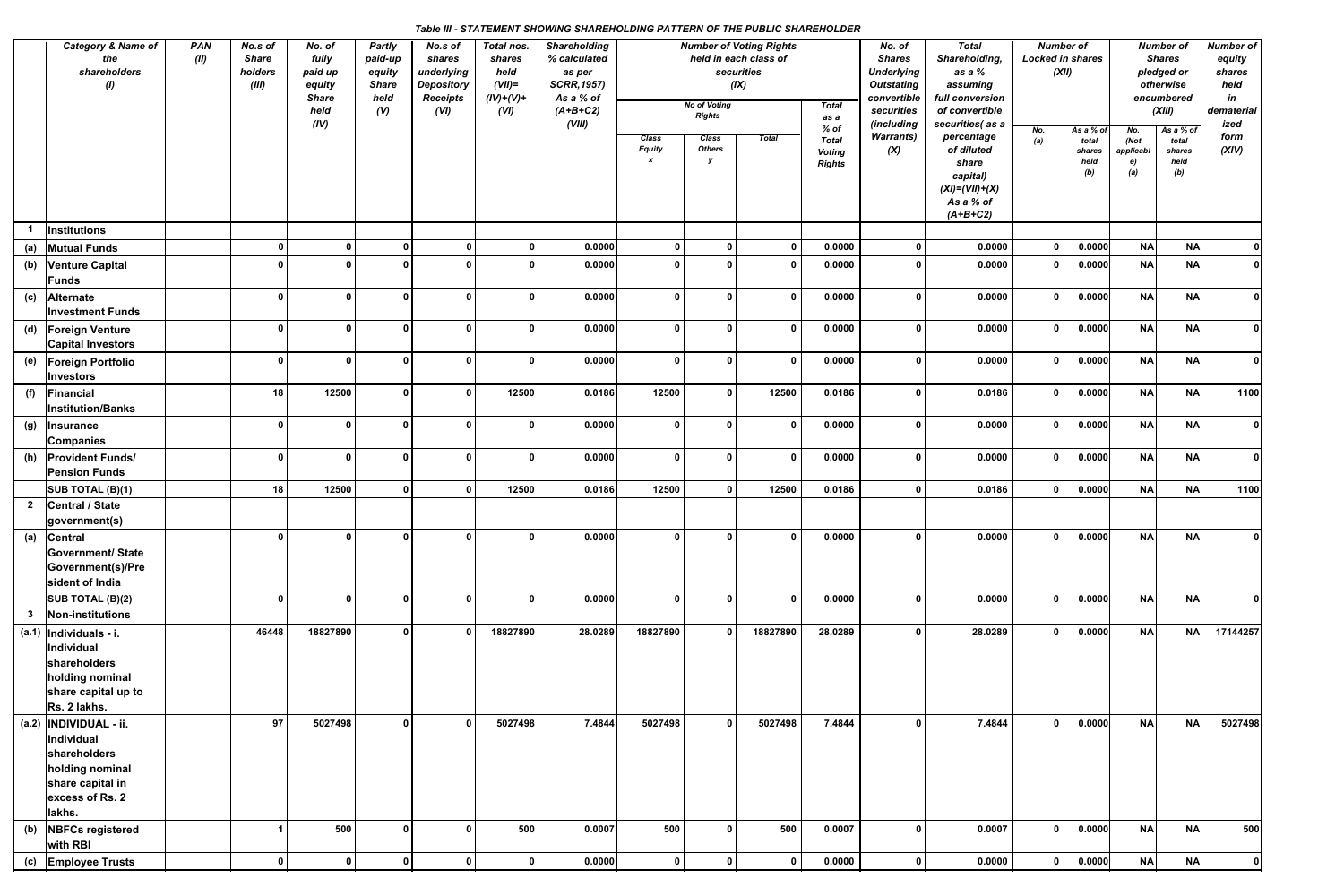|     | <b>Category &amp; Name of</b><br>the<br>shareholders<br>$\mathbf{\theta}$ | <b>PAN</b><br>(II) | No.s of<br><b>Share</b><br>holders<br>(III) | No. of<br>fully<br>paid up<br>equity<br><b>Share</b><br>held<br>(IV) |              | <b>Partly</b><br>paid-up<br>equity<br><b>Share</b><br>held<br>(V) | No.s of<br>shares<br>underlying<br><b>Depository</b><br><b>Receipts</b><br>(VI) | Total nos.<br>shares<br>held<br>$(VII)$ =<br>$(IV)+(V)+$<br>(VI) | <b>Shareholding</b><br>% calculated<br>as per<br><b>SCRR, 1957)</b><br>As a % of<br>$(A+B+C2)$<br>(VIII) |                               | <b>No of Voting</b><br><b>Rights</b> | <b>Number of Voting Rights</b><br>held in each class of<br>securities<br>(IX) | <b>Total</b><br>as a<br>$%$ of | No. of<br><b>Shares</b><br><b>Underlying</b><br><b>Outstating</b><br>convertible<br>securities<br>(including | <b>Total</b><br>Shareholding,<br>as a %<br>assuming<br>full conversion<br>of convertible<br>securities(as a | <b>Number of</b><br><b>Locked in shares</b><br>(XII)<br>No. | As a % of                      | No.                            | <b>Number of</b><br><b>Shares</b><br>pledged or<br>otherwise<br>encumbered<br>(XIII)<br>As a % of | <b>Number of</b><br>equity<br>shares<br>held<br>in<br>dematerial<br>ized |
|-----|---------------------------------------------------------------------------|--------------------|---------------------------------------------|----------------------------------------------------------------------|--------------|-------------------------------------------------------------------|---------------------------------------------------------------------------------|------------------------------------------------------------------|----------------------------------------------------------------------------------------------------------|-------------------------------|--------------------------------------|-------------------------------------------------------------------------------|--------------------------------|--------------------------------------------------------------------------------------------------------------|-------------------------------------------------------------------------------------------------------------|-------------------------------------------------------------|--------------------------------|--------------------------------|---------------------------------------------------------------------------------------------------|--------------------------------------------------------------------------|
|     |                                                                           |                    |                                             |                                                                      |              |                                                                   |                                                                                 |                                                                  | Class<br><b>Equity</b><br>$\boldsymbol{x}$                                                               | <b>Class</b><br><b>Others</b> | Total                                | <b>Total</b><br><b>Voting</b><br><b>Rights</b>                                | <b>Warrants)</b><br>(X)        | percentage<br>of diluted<br>share<br>capital)<br>$(XI) = (VII) + (X)$<br>As a % of<br>$(A+B+C2)$             | (a)                                                                                                         | total<br>shares<br>held<br>(b)                              | (Not<br>applicabl<br>e)<br>(a) | total<br>shares<br>held<br>(b) | form<br>(XIV)                                                                                     |                                                                          |
| (d) | <b>Overseas</b><br>Depositories<br>(holding DRs)<br>(balancing figure)    |                    | $\Omega$                                    | 0                                                                    | $\mathbf{0}$ | ∩                                                                 | $\mathbf{0}$                                                                    | 0.0000                                                           | $\Omega$                                                                                                 | n                             | - 0                                  | 0.0000                                                                        | $\Omega$                       | 0.0000                                                                                                       | $\mathbf{0}$                                                                                                | 0.0000                                                      | <b>NA</b>                      | <b>NA</b>                      | $\Omega$                                                                                          |                                                                          |
|     | (e) Any Other(BODIES<br>CORPORATE)                                        |                    | 453                                         | 2690118                                                              | 0            | $\Omega$                                                          | 2690118                                                                         | 4.0048                                                           | 2690118                                                                                                  | $\Omega$                      | 2690118                              | 4.0048                                                                        | $\mathbf 0$                    | 4.0048                                                                                                       | $\mathbf 0$                                                                                                 | 0.0000                                                      | <b>NA</b>                      | <b>NA</b>                      | 2651116                                                                                           |                                                                          |
|     | (e) $\vert$ Any<br>Other(CLEARING<br>MEMBER)                              |                    | 97                                          | 242338                                                               | $\Omega$     | n                                                                 | 242338                                                                          | 0.3608                                                           | 242338                                                                                                   | $\Omega$                      | 242338                               | 0.3608                                                                        | $\mathbf 0$                    | 0.3608                                                                                                       | $\mathbf{0}$                                                                                                | 0.0000                                                      | <b>NA</b>                      | <b>NA</b>                      | 242338                                                                                            |                                                                          |
|     | (e) Any Other (MARKET<br><b>MAKER</b> )                                   |                    |                                             | 500                                                                  | 0            | n                                                                 | 500                                                                             | 0.0007                                                           | 500                                                                                                      | U                             | 500                                  | 0.0007                                                                        | 0                              | 0.0007                                                                                                       | $\mathbf 0$                                                                                                 | 0.0000                                                      | <b>NA</b>                      | <b>NA</b>                      | 500                                                                                               |                                                                          |
| (e) | <b>Any Other (NON</b><br><b>RESIDENT INDIANS</b><br>(NON REPAT))          |                    | 174                                         | 62654                                                                | 0            |                                                                   | 62654                                                                           | 0.0933                                                           | 62654                                                                                                    |                               | 62654                                | 0.0933                                                                        | 0                              | 0.0933                                                                                                       | $\Omega$                                                                                                    | 0.0000                                                      | <b>NA</b>                      | <b>NA</b>                      | 62654                                                                                             |                                                                          |
|     | (e) Any Other (NON<br><b>RESIDENT INDIANS</b><br>(NRI))                   |                    | 2124                                        | 335300                                                               | 0            | n                                                                 | 335300                                                                          | 0.4992                                                           | 335300                                                                                                   |                               | 335300                               | 0.4992                                                                        | 0                              | 0.4992                                                                                                       | $\mathbf{0}$                                                                                                | 0.0000                                                      | <b>NA</b>                      | <b>NA</b>                      | $\Omega$                                                                                          |                                                                          |
| (e) | <b>Any Other (NON</b><br><b>RESIDENT INDIANS</b><br>(REPAT))              |                    | 331                                         | 437867                                                               | $\mathbf{0}$ | $\Omega$                                                          | 437867                                                                          | 0.6518                                                           | 437867                                                                                                   |                               | 437867                               | 0.6518                                                                        | 0                              | 0.6518                                                                                                       | $\mathbf{0}$                                                                                                | 0.0000                                                      | <b>NA</b>                      | <b>NA</b>                      | 437867                                                                                            |                                                                          |
|     | (e) $\vert$ Any<br>Other(OVERSEAS<br><b>BODIES</b><br><b>CORPORATES)</b>  |                    |                                             | 1100                                                                 | 0            | 0 I                                                               | 1100                                                                            | 0.0016                                                           | 1100                                                                                                     |                               | 1100                                 | 0.0016                                                                        | $\mathbf{0}$                   | 0.0016                                                                                                       | 0 <sup>1</sup>                                                                                              | 0.0000                                                      | <b>NA</b>                      | <b>NA</b>                      | $\mathbf{0}$                                                                                      |                                                                          |
| (e) | <b>Any Other (TRUSTS)</b>                                                 |                    | 6                                           | 53335                                                                | $\Omega$     | <sup>0</sup>                                                      | 53335                                                                           | 0.0794                                                           | 53335                                                                                                    |                               | 53335                                | 0.0794                                                                        | $\mathbf 0$                    | 0.0794                                                                                                       | $\mathbf{0}$                                                                                                | 0.0000                                                      | <b>NA</b>                      | <b>NA</b>                      | 53335                                                                                             |                                                                          |
|     | SUB TOTAL (B)(3)                                                          |                    | 49733                                       | 27679100                                                             |              |                                                                   | 27679100                                                                        | 41.2056                                                          | 27679100                                                                                                 |                               | 27679100                             | 41.2056                                                                       | $\bf{0}$                       | 41.2056                                                                                                      | $\mathbf 0$                                                                                                 | 0.0000                                                      | <b>NA</b>                      | <b>NA</b>                      | 25620065                                                                                          |                                                                          |
|     | <b>Total Public</b><br>Shareholding (B) =<br>$(B)(1)+(B)(2)+(B)(3)$       |                    | 49751                                       | 27691600                                                             |              |                                                                   | 27691600                                                                        | 41.2242                                                          | 27691600                                                                                                 |                               | 27691600                             | 41.2242                                                                       | $\mathbf 0$                    | 41.2242                                                                                                      | $\mathbf 0$                                                                                                 | 0.0000                                                      | <b>NA</b>                      | <b>NA</b>                      | 25621165                                                                                          |                                                                          |

**Details of the shareholders acting as persons in Concert including their Shareholding (No. and %):0**

**Details of Shares which remain unclaimed may be given hear along with details such as number of shareholders, outstanding shares held in demat/unclaimed suspense account, voting rights which are frozen etc.**

**Note:**

**(1) PAN would not be displayed on website of Stock Exchange(s).**

**(2) The above format needs to be disclosed along with the name of following persons:**

**Institutions/Non Institutions holding more than 1% of total number of shares.**

**(3) W.r.t. the information pertaining to Depository Receipts, the same may be disclosed in the respective columns to the extent information available and the balance to be disclosed as held by custodian,**